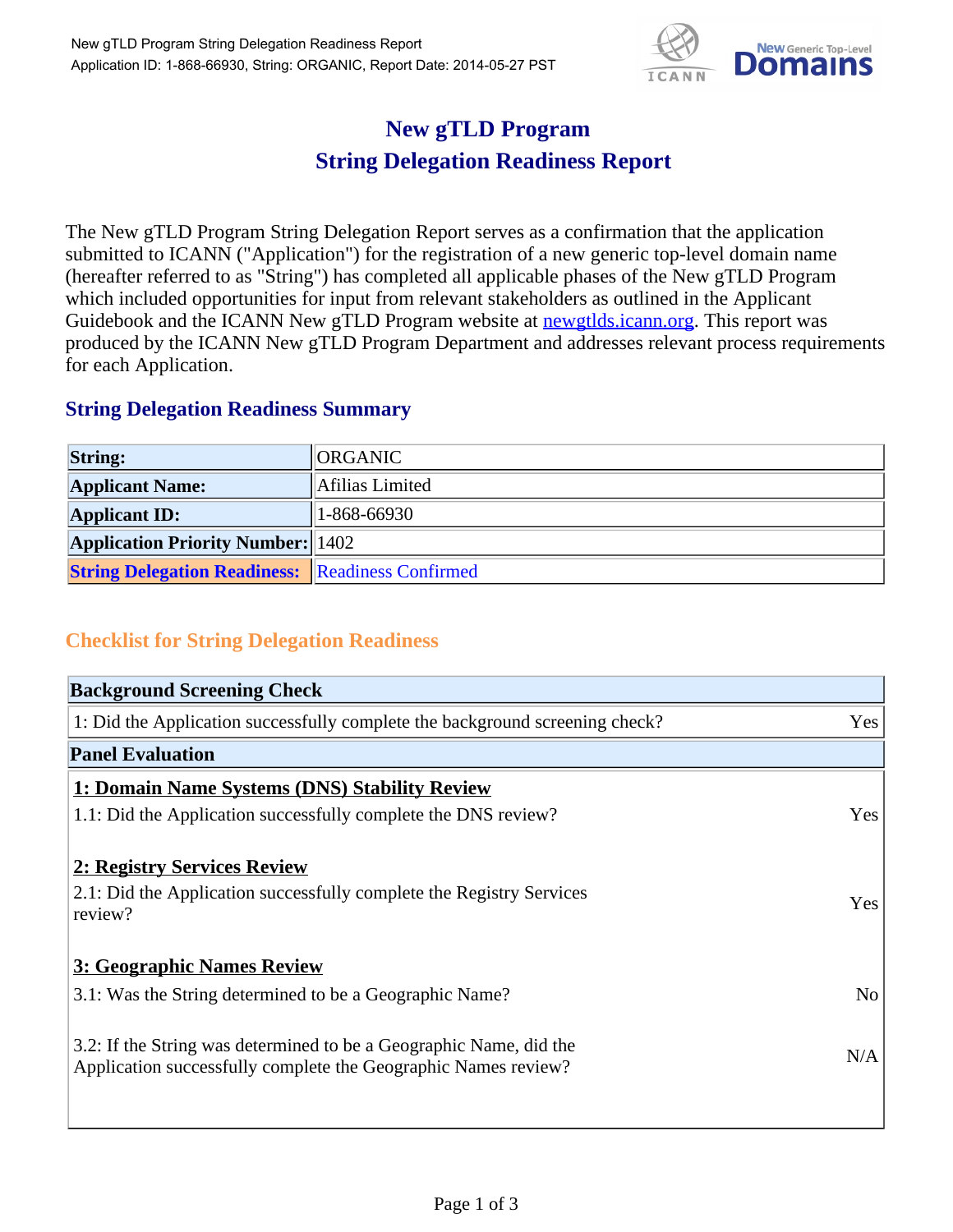

| <b>4: Financial Review</b><br>4.1: Did the Application successfully complete the Financial Capability<br>review?                                                                                                                                                                                                                                             | Yes |
|--------------------------------------------------------------------------------------------------------------------------------------------------------------------------------------------------------------------------------------------------------------------------------------------------------------------------------------------------------------|-----|
| <b>5: Technical Review</b><br>5.1: Did the Application successfully complete the Technical and<br><b>Operation Capability review?</b>                                                                                                                                                                                                                        | Yes |
| <u><b>6: String Similarity Review</b></u><br>6.1: Was the Application determined to not be confusingly similar to other<br>applied for strings, including through String Confusion Objections?                                                                                                                                                               | Yes |
| 6.2: If the Application was determined to be confusingly similar to other<br>applied for strings, including through String Confusion Objections, did the<br>Application prevail in the string contention resolution process (CPE,<br>Auction, and/or Self-Resolution of String Contention via<br>withdrawal/termination of all other members in contention)? | N/A |

| <b>Public Comment Period</b>                                                                                                                                                                   |                |
|------------------------------------------------------------------------------------------------------------------------------------------------------------------------------------------------|----------------|
| 1: Was the public provided an opportunity to submit comments on the Application?                                                                                                               | Yes            |
| 2: Were comments for the Application considered by evaluation panels?                                                                                                                          | Yes            |
| <b>Objection Process</b>                                                                                                                                                                       |                |
| 1: Were objections filed against the Application?                                                                                                                                              | No             |
| 2: If objections were filed against the Application, did Applicant prevail in the dispute<br>resolution proceedings for all Legal Rights, Limited Public Interest and Community<br>Objections? | N/A            |
| <b>Governmental Advisory Committee (GAC) Advice</b>                                                                                                                                            |                |
| 1: Did the GAC have an opportunity to provide advice for the Application?                                                                                                                      | Yes            |
| 2: Did the GAC provide consensus GAC advice that the String should not be approved by<br>the ICANN Board?                                                                                      | N <sub>o</sub> |
| 3: If the GAC provided consensus GAC advice to the ICANN Board, did the ICANN Board<br>(or New gTLD Program Committee) accept the GAC advice?                                                  | N/A            |
| <b>Accountability Mechanisms</b>                                                                                                                                                               |                |
| 1: Was the Application the subject of a complaint or review through one of ICANN's<br>accountability mechanisms (Reconsideration or Independent Review)?                                       | N <sub>0</sub> |
| 1.1: If yes, did the BGC, ICANN Board or New gTLD Program Committee determine that<br>the Application should not proceed to contracting?                                                       | N/A            |